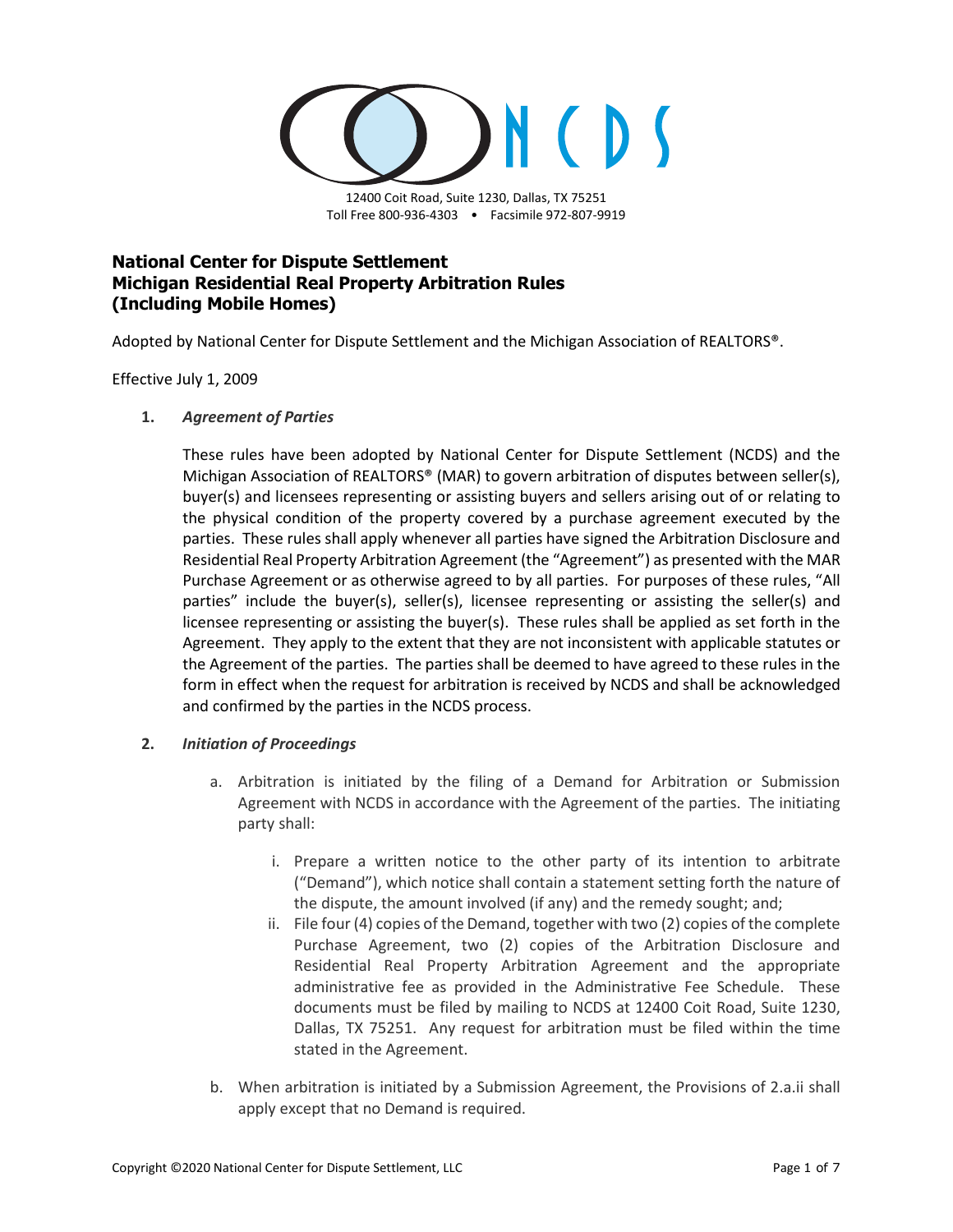- c. NCDS shall serve a copy of the Demand upon all of the respondents named.
- <span id="page-1-1"></span>d. After initiation of the proceeding and filing of any reply documents, if any party desires to make any new or different claim or add a party who has signed the Agreement such claim shall be made in writing and filed with NCDS in accordance with Section [2.a](#page-0-1) hereof. The party or parties against whom the claim is asserted shall have a period of seven (7) days from the date of mailing by NCDS within which to file an answer with NCDS. Within fourteen (14) days prior to the arbitration hearing, no new or different claim may be submitted without the written agreement of all parties and the arbitrator. With the Demand for Arbitration or Submission Agreement or any reply document or counterclaim, any party may elect, in writing, to have the case heard by three (3) arbitrators.
- e. The party initiating arbitration may select a hearing by a single, NCDS designated arbitrator based upon the submission of documents only. The provisions of these rules shall apply only to the extent they are consistent with that process.

# **3.** *Appointment of Arbitrator*

National Center for Dispute Settlement shall appoint arbitrators from its panel of persons knowledgeable in residential construction.

- a. The dispute shall be heard and determined by one arbitrator, except as provided in Section [3.b.](#page-1-0) The arbitrator shall be appointed in the following manner: Immediately after the filing of the demand or submission, NCDS shall submit simultaneously to each party to the dispute an identical list containing an odd number of names of persons chosen from the panel. The number shall be determined by the number of parties to the dispute and shall include one more name than the number of parties. Each party to the dispute shall have ten (10) days from the mailing date in which to strike one name, number the remaining names to indicate the order of preference, and return the list to NCDS. If a party does not return the list within the time specified, all persons named therein shall be deemed acceptable to that party. From among the persons who have been approved on all lists, and in accordance with the designated order of mutual preference, NCDS shall invite the acceptance of an arbitrator to serve. If acceptable arbitrators are unable or unwilling to act, for any reason, NCDS shall submit simultaneously another identical list of names of persons chosen from the panel allowing the parties an additional seven (7) days from the second mailing date in which to strike one name, number the remaining names to indicate the order of preference and return the list to NCDS. If the parties fail to agree to any of the persons named or if acceptable arbitrators are unable or unwilling to act, for any reason, after the second selection process, NCDS shall have the power to make the appointment from among other members of the panel without the submission of any additional list.
- <span id="page-1-0"></span>b. At the written request of any party to the dispute as set forth in Section [2.d](#page-1-1) and upon payment of the additional fee by the requesting party, a panel of three arbitrators will be appointed to decide the dispute. NCDS shall increase the number of persons on the list submitted, as described above. All other provisions remain the same as set forth above.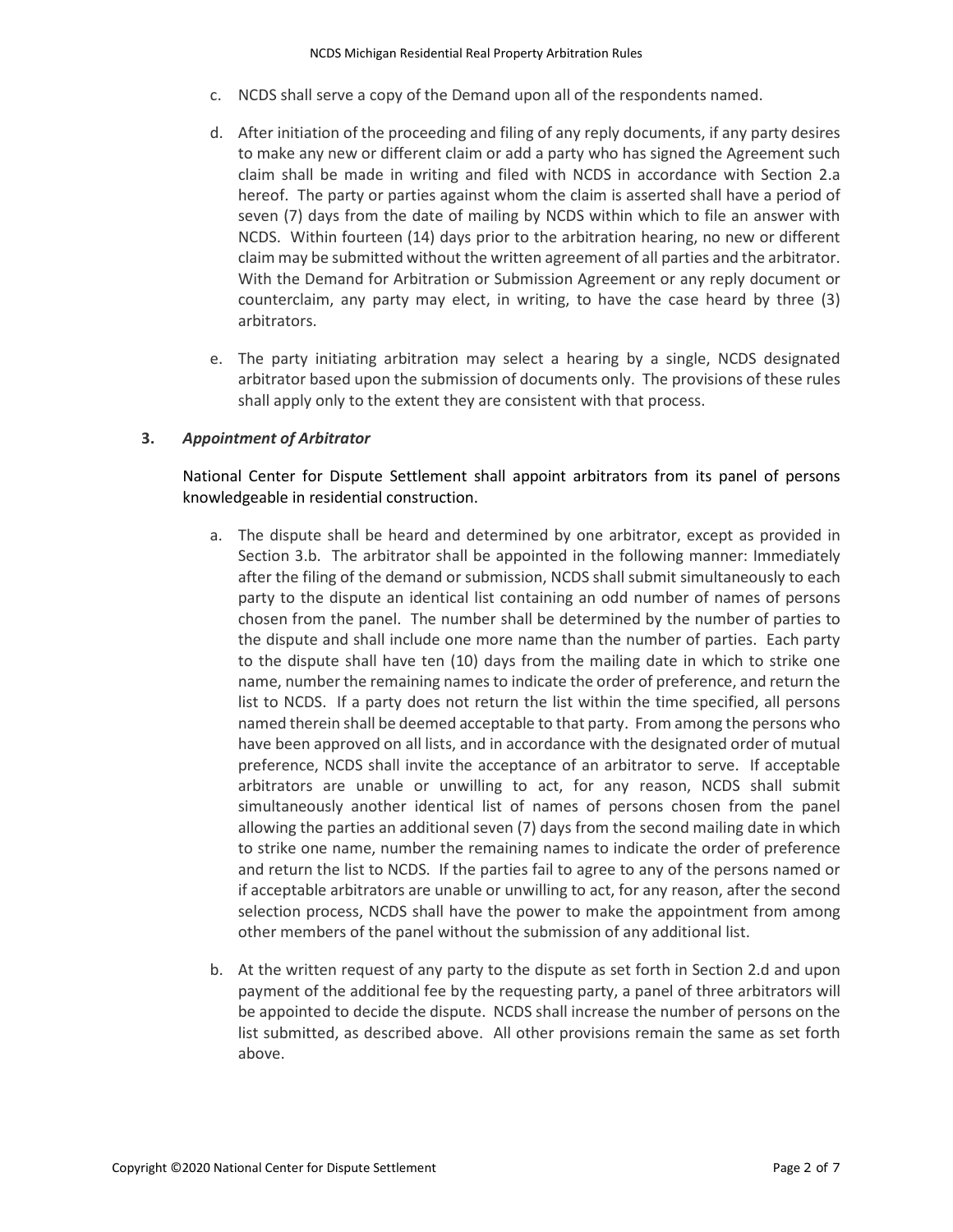# <span id="page-2-0"></span>**4.** *Qualifications of an Arbitrator*

No person shall serve as an arbitrator in any arbitration in which that person has any financial or personal interest in the result of the arbitration. A person appointed as arbitrator shall disclose to NCDs any fact or circumstance likely to affect impartiality, including any bias or any financial or personal interest in the result of the arbitration or any past or present relationship with the parties or their counsel. Upon receipt of such information from the arbitrator or other source, NCDS shall communicate the information to the parties and, if it deems appropriate to do so, to the arbitrator. Any party to the arbitration that has a factual objection to the service of any arbitrator shall notify NCDS as promptly as possible. NCDS shall determine whether the arbitrator should be disqualified and shall inform the parties of its decision, which shall be conclusive.

### **5.** *Vacancy*

In the event of a vacancy of an appointed arbitrator occurs or if an appointed arbitrator is unable to serve promptly, NCDS shall submit another list of names of persons chosen from the panel allowing the parties an additional seven (7) days from that mailing date in which to strike one name, number the remaining names to indicate the order of preference and return the list to NCDS. If the parties fail to agree to any of the persons named after that selection process, NCDS shall have the power to make the appointment from among other members of the panel without the submission of any additional list. The arbitrator shall be subject to disqualification for the reasons specified in Section [4.](#page-2-0)

### <span id="page-2-1"></span>**6.** *Time and Place of Hearing*

NCDS shall submit a 90-day calendar to the parties allowing each party to strike the dates they are unavailable. Upon receiving the calendars from the parties, the arbitrator shall fix the date, time and location of the hearing, notice of which must be given to the parties at least fourteen (14) days in advance unless waived by the parties. The hearing will be held at the site of the residential real property, to better allow the arbitrator and the parties to consider the subject of the claim. Under compelling circumstances or if all parties agree, an alternate location may be utilized. In the event an alternative location is required, the hearing will be held at such other suitable place as the arbitrator may designate. If all parties agree, the Arbitrator may consider the case on submitted documents only or may conduct a hearing in which one or more parties participate by telephone.

#### **7.** *Representation*

Any party to the proceeding may attend the hearing or be represented at the hearing by another person. In the case of representation by an attorney, in the interest of fairness to all parties, the party retaining counsel or their attorney must advise NCDS and the other parties of the identity of their representative at least five (5) days prior to the date of the hearing. Failure to follow this rule with regard to notice may result in an adjournment of the scheduled hearing with any costs borne by the party failing to give timely notice.

#### **8.** *Attendance at Hearings*

All persons who are parties to the arbitration agreement, as well as representatives and witnesses, are entitled to attend hearings. The arbitrator shall determine whether any other person may attend the hearing.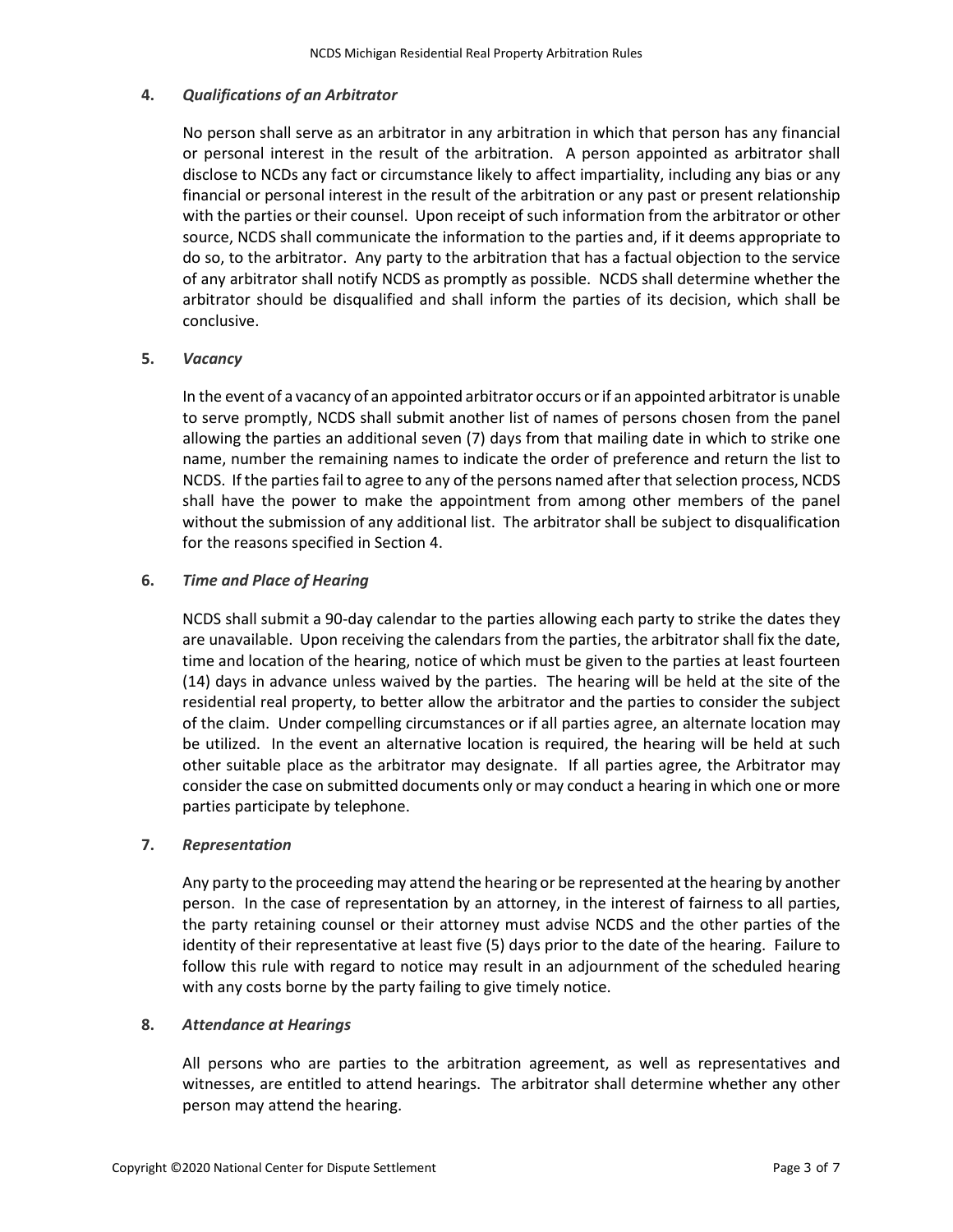#### **9.** *Postponements*

Hearings shall be postponed by the arbitrator only for good cause. All requests for postponements shall be communicated to the arbitrator through NCDS.

#### **10.** *Confidentiality and Record of the Hearing*

The proceedings are intended to be confidential. As an informal proceeding, there is no requirement that a stenographic record be taken of the hearing. Any party who wishes to, may make such a provision for a certified court stenographer at that party's own expense. A copy of the transcript must be provided to the arbitrator. The parties may make appropriate notes of the proceedings, but audio or video recording are strictly prohibited.

#### **11.** *Oaths*

The arbitrator(s) has discretion to require witnesses to testify under oath administered by any duly qualified person or, if required by law or demanded by either party, shall do so.

#### **12.** *Proceedings and Communication with Arbitrator*

The hearing shall be conducted by the arbitrator in any manner which will permit full and expeditious presentation of the case by both parties. Normally the hearing shall be completed in one day but the arbitrator may, for good cause, schedule an additional hearing, normally within five (5) days. A hearing shall be opened by the recording of the place, time and date of the hearing, the presence of the arbitrator(s) and parties, and counsel, if any, and by the receipt by the arbitrator(s) of the statement of the claim and answer, if any. The arbitrator(s) may, at the beginning of the hearing, ask for statements clarifying the issues involved. The complaining party shall then present its claim and proofs and its witnesses, who shall submit to questions or other examination. The arbitrator(s) has discretion to vary this procedure but shall afford full and equal opportunity to all parties for the presentation of any material and relevant proofs. Exhibits, when offered by either party, may be received in evidence by the arbitrator(s). The names and addresses of all witnesses and a list of exhibits in the order received shall be made a part of the record. There shall be no direct communications between the parties and the arbitrator other than at the hearing except when initiated by the arbitrator pursuant to Section [6](#page-2-1) and limited to the time and place of the hearing. In addition, the parties agree to protect the arbitrator(s) from involuntary communications or testimony, other than the actual time and place of the hearing, in any other forum.

#### <span id="page-3-0"></span>**13.** *Arbitration in the Absence of a Party*

Unless the law provides to the contrary, the arbitration may proceed in the absence of any party or representative who, after due notice, fails to be present or fails to obtain an adjournment. An award shall not be made solely on the absence of a party. The arbitrator shall require the party who is present to submit such evidence as the arbitrator may require for the making of an award.

#### **14.** *Evidence*

The parties may offer such evidence as is relevant and material to the controversy and shall produce such additional evidence as the arbitrator may deem necessary to an understanding and determination of the dispute. An arbitrator authorized by law to subpoena witnesses or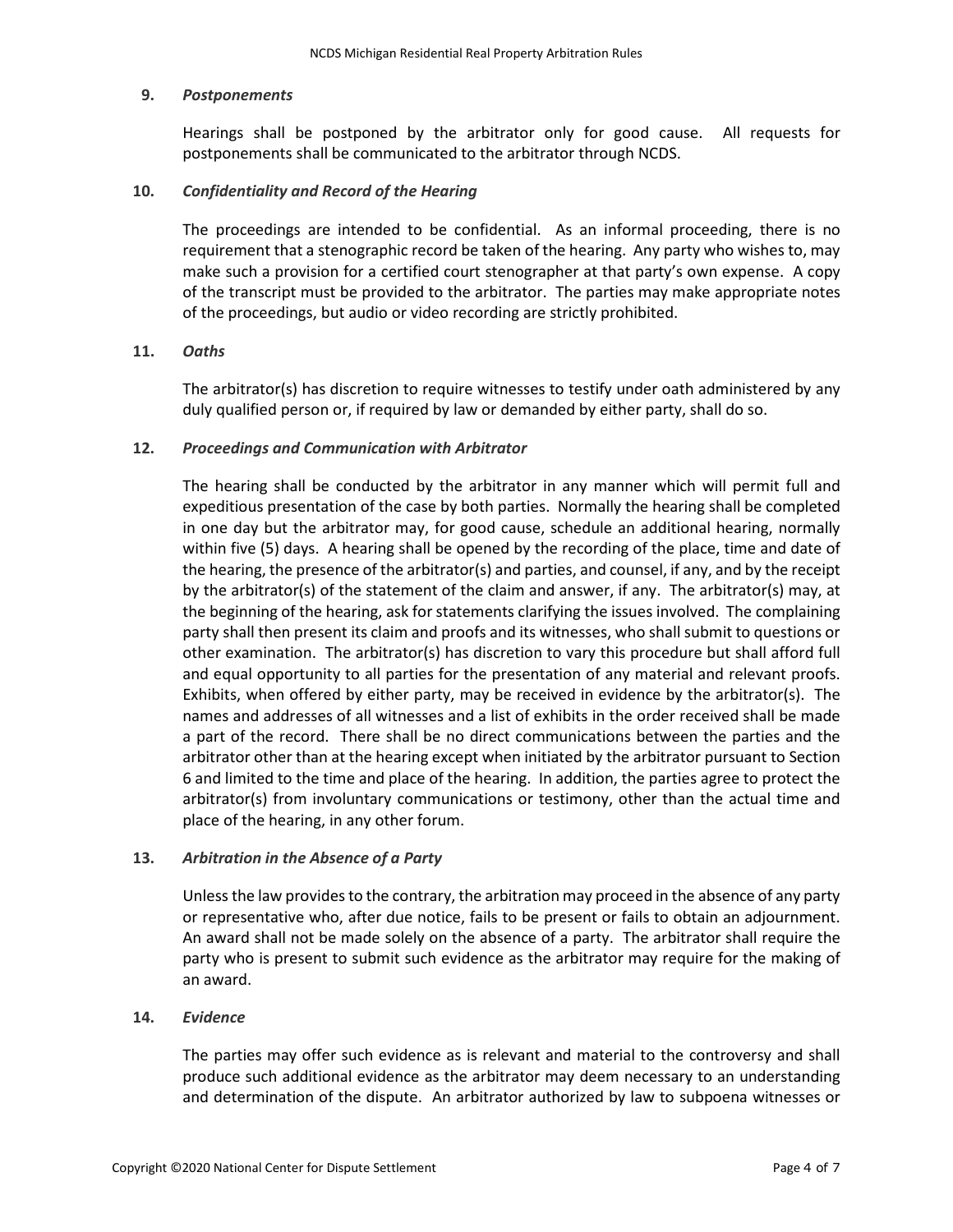documents may do so upon the request of any party or independently. The arbitrator shall be the judge of the admissibility of the evidence offered. Conformity to the formal legal rules of evidence shall not be necessary. All evidence shall be taken in the presence of the parties, except as provided under Section [13](#page-3-0) and Section [15.](#page-4-0) The expense of witnesses, expert witnesses or reports for either side shall be paid by the party producing such witnesses and reports.

### <span id="page-4-0"></span>**15.** *Evidence by Filing of Documents*

The arbitrator may receive and consider documentary evidence. Documents to be considered by the arbitrator may be submitted prior to the hearing or as directed by the arbitrator provided a copy is simultaneously transmitted to all other parties and to NCDS for transmittal to the arbitrator.

### **16.** *Closing of Hearings*

The arbitrator shall ask whether the parties have any further proofs to offer or witnesses to be heard. Upon receiving negative replies or when satisfied that the record is complete, the arbitrator shall declare the hearings closed.

### **17.** *Waiver of Rules*

Any party who proceeds with the arbitration after knowledge that any provision or requirement of these rules has not been complied with and who fails to state objections thereto in writing to NCDS shall be deemed to have waived the right to object.

# **18.** *Right to Object*

Any party who becomes aware of a violation of these rules during the arbitration process may file a written request for an administrative review of the violation with NCDS, which shall investigate and take any necessary action to provide for the proper implementation of these rules. Such a request must be made as soon as practicable or the violation shall be deemed waived.

#### **19.** *Serving of Notice*

Each party shall be deemed to have consented that any papers, notices or process necessary or proper for the initiation or continuation of an arbitration under these rules or for any court action in connection therewith; or for the entry of judgment on any award made under these rules may be served on such parties by regular mail addressed to the party or its attorney at the last known address or by personal service, in or outside Michigan. The service requirements may be met by facsimile machine, telex, telegram or other written forms of electronic communication.

#### **20.** *Time of Award*

The award shall be rendered promptly by the arbitrator and, unless otherwise agreed by the parties, not later than thirty (30) days from the date of the closing of the hearing.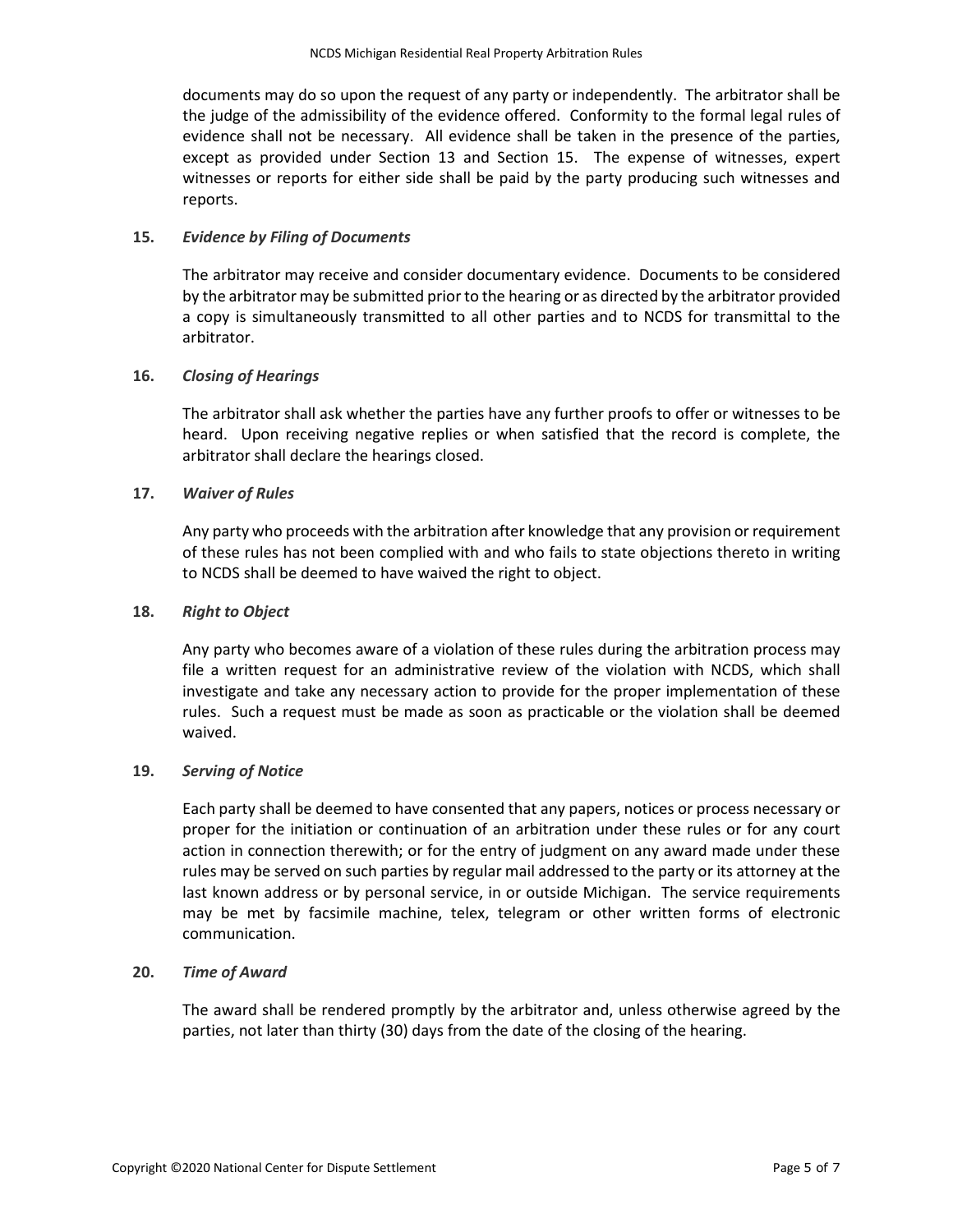### **21.** *Scope of Award*

The arbitrator may make any award that is just and equitable within the scope of the contract. The arbitrator, in the award, may allocate or assess the arbitration fees and expenses against any party. In the event that any administration fees or expenses are due to NCDS, the arbitrator may provide for payment to NCDS in the Award. Each party shall bear its own attorney's fees.

### **22.** *Form of Award*

The award shall be in writing and shall be signed by the arbitrator. It shall be executed in the manner required by law.

### **23.** *Award upon Settlement*

If the parties settle their dispute during the course of the arbitration, the arbitrator(s), upon request of the parties, may set forth the terms of the agreed settlement in an award.

### **24.** *Delivery of the Award to Parties/Collection of the Award*

Parties shall accept as legal delivery of the award, the placing of the award or a true copy thereof, in the mail addressed to a party or its attorney at the last known address, personal service of the award or the filing of the award in any other manner that may be permitted by law. NCDS can offer no direction on the collection of an arbitration award. Please consult legal counsel for information on how to enforce payment of an arbitration award.

### **25.** *Modification and/or Clarification*

Within twenty (20) days of the date of mailing of the award, either party may request modification and/or clarification of the award. Application for modification and/or clarification must be sent to NCDS for transmittal to the arbitrator and all other parties along with the proper administrative fee. A Request for Modification and/or Clarification must set forth the specific portion or portions of the award which are subject to the request. The arbitrator is not empowered to redetermine the merits of any claim already decided, but may modify the Award to correct typographical errors or ministerial omissions or clarify the Award to eliminate internal inconsistencies or ambiguities. Written objections to modification and/or clarification must be delivered to NCDS for transmittal to the arbitrator and simultaneously sent to all parties within ten (10) days of the application. The arbitrator shall dispose of an application for modification and/or clarification within ten (10) days from receipt of an objection or the expiration of time to make objections, whichever is earlier.

# **26.** *Application to Court and Exclusion of Liability*

- a. No judicial proceeding by a party relating to the subject matter of the arbitration shall be deemed a waiver of the party's right to arbitrate.
- b. Neither NCDS, MAR nor any arbitrator in a proceeding under these rules is a necessary party in judicial proceedings relating to the arbitration.
- c. NCDS shall, upon the written request of a party furnish to such party, at the party's expense, certified facsimiles of any papers in NCDS' possession that may be required in judicial proceedings relating to the arbitration.